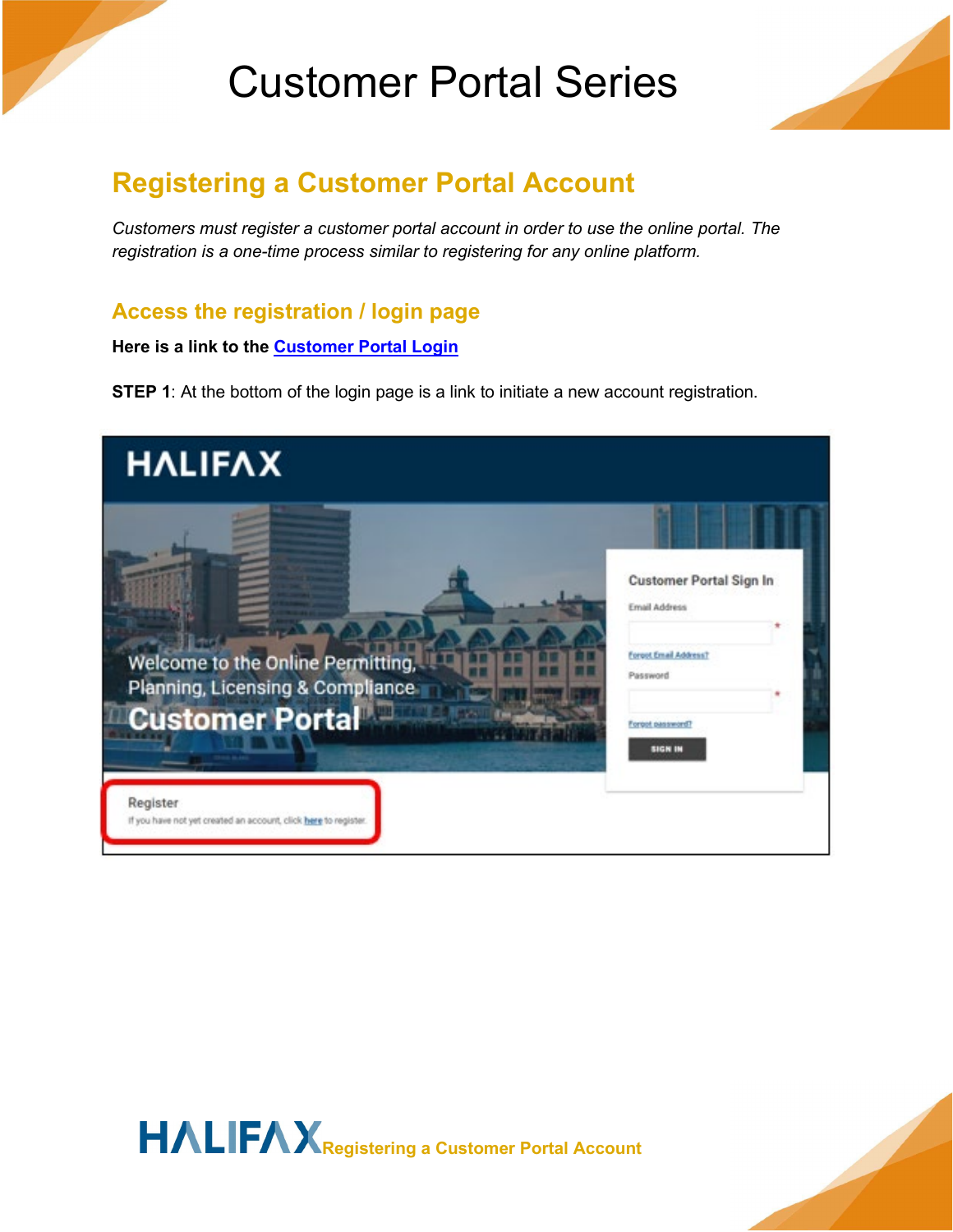

**STEP 2: Click the link** 

**STEP 3**: Complete the registration form. Fields marked with an asterisk are required. The registration will not proceed if those fields are blank.

Be sure to provide a security question as this will be used in the future to retrieve your password if you forget it.

When the form is complete click '**Finish Registration'**

| <b>Welcome to Online LMS</b><br>Please register online. All fields with asterisks must be filled out in order to proceed. Once the information on this screen<br>has been provided, the system will send a confirmation email with a link to this website, where you can confirm your<br>registration, ADMIN<br>YOUR INFORMATION<br>*First Name:<br>*Last Name:<br>*Phone Number:<br>*Email Address:<br>A valid email is required as your email address will be<br>used to login to the system.<br>*Confirm Email:<br><b>MAILING ADDRESS</b><br>۷<br>*Address Type:<br>Civic<br>* Street Address:<br><b>Address Line 2:</b><br>* City / Town:<br>*State / Province:<br>$\mathbf{v}$<br>(None)<br>,<br>(None)<br>*Country:<br>*Zip / Postal Code:<br>SECURITY QUESTION AND PASSWORD<br>The security question is used in case you forget your password. You will need to know the answer to this question in order to regain<br>access to the system.<br>* Security Question:<br>۷<br>(None)<br>* Security Answer:<br>*Password:<br>Password must:<br>- be at least 8 characters<br>*Confirm Password:<br>- contain at least two (2) letters<br>(one upper case and one lower case)<br>- and one (1) number.<br>Enter the code you see below.<br>*Match Code:<br>The personal information that you provide on this form and any attachments will be used for communicating with you concerning<br>your application and for billing purposes. It is collected under the authority of Section 33(c) of the Freedom of Information and<br>Protection of Privacy Act and is protected by the privacy provisions of the Act. Should you have any questions about the collection of<br>this information, you may contact (Name Here) at (email here) or (phone number here). ADMIN<br><b>Finich Denistration</b> | <b>HALIFAX</b> | Home | Sign In |
|----------------------------------------------------------------------------------------------------------------------------------------------------------------------------------------------------------------------------------------------------------------------------------------------------------------------------------------------------------------------------------------------------------------------------------------------------------------------------------------------------------------------------------------------------------------------------------------------------------------------------------------------------------------------------------------------------------------------------------------------------------------------------------------------------------------------------------------------------------------------------------------------------------------------------------------------------------------------------------------------------------------------------------------------------------------------------------------------------------------------------------------------------------------------------------------------------------------------------------------------------------------------------------------------------------------------------------------------------------------------------------------------------------------------------------------------------------------------------------------------------------------------------------------------------------------------------------------------------------------------------------------------------------------------------------------------------------------------------------------------------------------------------------------------------------|----------------|------|---------|
|                                                                                                                                                                                                                                                                                                                                                                                                                                                                                                                                                                                                                                                                                                                                                                                                                                                                                                                                                                                                                                                                                                                                                                                                                                                                                                                                                                                                                                                                                                                                                                                                                                                                                                                                                                                                          |                |      |         |
|                                                                                                                                                                                                                                                                                                                                                                                                                                                                                                                                                                                                                                                                                                                                                                                                                                                                                                                                                                                                                                                                                                                                                                                                                                                                                                                                                                                                                                                                                                                                                                                                                                                                                                                                                                                                          |                |      |         |
|                                                                                                                                                                                                                                                                                                                                                                                                                                                                                                                                                                                                                                                                                                                                                                                                                                                                                                                                                                                                                                                                                                                                                                                                                                                                                                                                                                                                                                                                                                                                                                                                                                                                                                                                                                                                          |                |      |         |
|                                                                                                                                                                                                                                                                                                                                                                                                                                                                                                                                                                                                                                                                                                                                                                                                                                                                                                                                                                                                                                                                                                                                                                                                                                                                                                                                                                                                                                                                                                                                                                                                                                                                                                                                                                                                          |                |      |         |
|                                                                                                                                                                                                                                                                                                                                                                                                                                                                                                                                                                                                                                                                                                                                                                                                                                                                                                                                                                                                                                                                                                                                                                                                                                                                                                                                                                                                                                                                                                                                                                                                                                                                                                                                                                                                          |                |      |         |
|                                                                                                                                                                                                                                                                                                                                                                                                                                                                                                                                                                                                                                                                                                                                                                                                                                                                                                                                                                                                                                                                                                                                                                                                                                                                                                                                                                                                                                                                                                                                                                                                                                                                                                                                                                                                          |                |      |         |
|                                                                                                                                                                                                                                                                                                                                                                                                                                                                                                                                                                                                                                                                                                                                                                                                                                                                                                                                                                                                                                                                                                                                                                                                                                                                                                                                                                                                                                                                                                                                                                                                                                                                                                                                                                                                          |                |      |         |
|                                                                                                                                                                                                                                                                                                                                                                                                                                                                                                                                                                                                                                                                                                                                                                                                                                                                                                                                                                                                                                                                                                                                                                                                                                                                                                                                                                                                                                                                                                                                                                                                                                                                                                                                                                                                          |                |      |         |
|                                                                                                                                                                                                                                                                                                                                                                                                                                                                                                                                                                                                                                                                                                                                                                                                                                                                                                                                                                                                                                                                                                                                                                                                                                                                                                                                                                                                                                                                                                                                                                                                                                                                                                                                                                                                          |                |      |         |
|                                                                                                                                                                                                                                                                                                                                                                                                                                                                                                                                                                                                                                                                                                                                                                                                                                                                                                                                                                                                                                                                                                                                                                                                                                                                                                                                                                                                                                                                                                                                                                                                                                                                                                                                                                                                          |                |      |         |
|                                                                                                                                                                                                                                                                                                                                                                                                                                                                                                                                                                                                                                                                                                                                                                                                                                                                                                                                                                                                                                                                                                                                                                                                                                                                                                                                                                                                                                                                                                                                                                                                                                                                                                                                                                                                          |                |      |         |
|                                                                                                                                                                                                                                                                                                                                                                                                                                                                                                                                                                                                                                                                                                                                                                                                                                                                                                                                                                                                                                                                                                                                                                                                                                                                                                                                                                                                                                                                                                                                                                                                                                                                                                                                                                                                          |                |      |         |
|                                                                                                                                                                                                                                                                                                                                                                                                                                                                                                                                                                                                                                                                                                                                                                                                                                                                                                                                                                                                                                                                                                                                                                                                                                                                                                                                                                                                                                                                                                                                                                                                                                                                                                                                                                                                          |                |      |         |
|                                                                                                                                                                                                                                                                                                                                                                                                                                                                                                                                                                                                                                                                                                                                                                                                                                                                                                                                                                                                                                                                                                                                                                                                                                                                                                                                                                                                                                                                                                                                                                                                                                                                                                                                                                                                          |                |      |         |
|                                                                                                                                                                                                                                                                                                                                                                                                                                                                                                                                                                                                                                                                                                                                                                                                                                                                                                                                                                                                                                                                                                                                                                                                                                                                                                                                                                                                                                                                                                                                                                                                                                                                                                                                                                                                          |                |      |         |
|                                                                                                                                                                                                                                                                                                                                                                                                                                                                                                                                                                                                                                                                                                                                                                                                                                                                                                                                                                                                                                                                                                                                                                                                                                                                                                                                                                                                                                                                                                                                                                                                                                                                                                                                                                                                          |                |      |         |
|                                                                                                                                                                                                                                                                                                                                                                                                                                                                                                                                                                                                                                                                                                                                                                                                                                                                                                                                                                                                                                                                                                                                                                                                                                                                                                                                                                                                                                                                                                                                                                                                                                                                                                                                                                                                          |                |      |         |
|                                                                                                                                                                                                                                                                                                                                                                                                                                                                                                                                                                                                                                                                                                                                                                                                                                                                                                                                                                                                                                                                                                                                                                                                                                                                                                                                                                                                                                                                                                                                                                                                                                                                                                                                                                                                          |                |      |         |
|                                                                                                                                                                                                                                                                                                                                                                                                                                                                                                                                                                                                                                                                                                                                                                                                                                                                                                                                                                                                                                                                                                                                                                                                                                                                                                                                                                                                                                                                                                                                                                                                                                                                                                                                                                                                          |                |      |         |
|                                                                                                                                                                                                                                                                                                                                                                                                                                                                                                                                                                                                                                                                                                                                                                                                                                                                                                                                                                                                                                                                                                                                                                                                                                                                                                                                                                                                                                                                                                                                                                                                                                                                                                                                                                                                          |                |      |         |
|                                                                                                                                                                                                                                                                                                                                                                                                                                                                                                                                                                                                                                                                                                                                                                                                                                                                                                                                                                                                                                                                                                                                                                                                                                                                                                                                                                                                                                                                                                                                                                                                                                                                                                                                                                                                          |                |      |         |
|                                                                                                                                                                                                                                                                                                                                                                                                                                                                                                                                                                                                                                                                                                                                                                                                                                                                                                                                                                                                                                                                                                                                                                                                                                                                                                                                                                                                                                                                                                                                                                                                                                                                                                                                                                                                          |                |      |         |
|                                                                                                                                                                                                                                                                                                                                                                                                                                                                                                                                                                                                                                                                                                                                                                                                                                                                                                                                                                                                                                                                                                                                                                                                                                                                                                                                                                                                                                                                                                                                                                                                                                                                                                                                                                                                          |                |      |         |
|                                                                                                                                                                                                                                                                                                                                                                                                                                                                                                                                                                                                                                                                                                                                                                                                                                                                                                                                                                                                                                                                                                                                                                                                                                                                                                                                                                                                                                                                                                                                                                                                                                                                                                                                                                                                          |                |      |         |
|                                                                                                                                                                                                                                                                                                                                                                                                                                                                                                                                                                                                                                                                                                                                                                                                                                                                                                                                                                                                                                                                                                                                                                                                                                                                                                                                                                                                                                                                                                                                                                                                                                                                                                                                                                                                          |                |      |         |
|                                                                                                                                                                                                                                                                                                                                                                                                                                                                                                                                                                                                                                                                                                                                                                                                                                                                                                                                                                                                                                                                                                                                                                                                                                                                                                                                                                                                                                                                                                                                                                                                                                                                                                                                                                                                          |                |      |         |
|                                                                                                                                                                                                                                                                                                                                                                                                                                                                                                                                                                                                                                                                                                                                                                                                                                                                                                                                                                                                                                                                                                                                                                                                                                                                                                                                                                                                                                                                                                                                                                                                                                                                                                                                                                                                          |                |      |         |
|                                                                                                                                                                                                                                                                                                                                                                                                                                                                                                                                                                                                                                                                                                                                                                                                                                                                                                                                                                                                                                                                                                                                                                                                                                                                                                                                                                                                                                                                                                                                                                                                                                                                                                                                                                                                          |                |      |         |
|                                                                                                                                                                                                                                                                                                                                                                                                                                                                                                                                                                                                                                                                                                                                                                                                                                                                                                                                                                                                                                                                                                                                                                                                                                                                                                                                                                                                                                                                                                                                                                                                                                                                                                                                                                                                          |                |      |         |
|                                                                                                                                                                                                                                                                                                                                                                                                                                                                                                                                                                                                                                                                                                                                                                                                                                                                                                                                                                                                                                                                                                                                                                                                                                                                                                                                                                                                                                                                                                                                                                                                                                                                                                                                                                                                          |                |      |         |
|                                                                                                                                                                                                                                                                                                                                                                                                                                                                                                                                                                                                                                                                                                                                                                                                                                                                                                                                                                                                                                                                                                                                                                                                                                                                                                                                                                                                                                                                                                                                                                                                                                                                                                                                                                                                          |                |      |         |
|                                                                                                                                                                                                                                                                                                                                                                                                                                                                                                                                                                                                                                                                                                                                                                                                                                                                                                                                                                                                                                                                                                                                                                                                                                                                                                                                                                                                                                                                                                                                                                                                                                                                                                                                                                                                          |                |      |         |

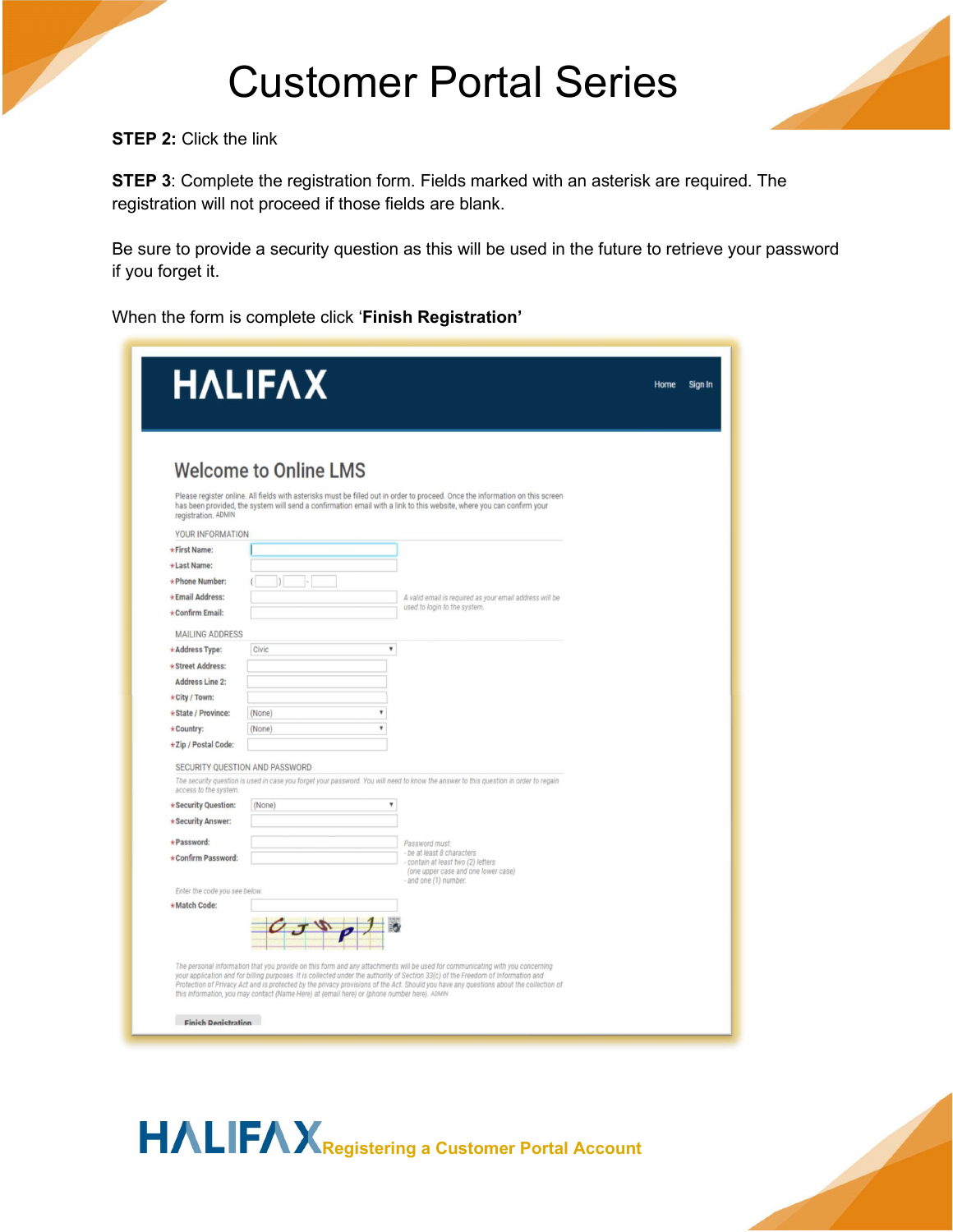

**STEP 4**: Following the submission of the registration form you will see a confirmation page indicating your registration was submitted.

Note that in states your registration is **NOT** complete. This is because there is a validation step in an email sent to you that will authenticate your registration

| <b>HALIFAX</b>                                                                        |                                                                               |
|---------------------------------------------------------------------------------------|-------------------------------------------------------------------------------|
|                                                                                       |                                                                               |
| <b>Welcome to Online LMS</b>                                                          |                                                                               |
| Your registration submission has been received.<br>Your registration is not complete. | Your user account's email address will be: Customer_username@emailprovider.ca |

**STEP 5**: You will receive an automated email at the email address you entered in the registration form. The email contains a link to validate and complete the registration process.

|                                                                                          | donotreply@plcsystem.halifax.ca                                                     |  |
|------------------------------------------------------------------------------------------|-------------------------------------------------------------------------------------|--|
|                                                                                          | [External Email] Registration for Online LMS * Test Email *                         |  |
| <b>Customer Name</b>                                                                     |                                                                                     |  |
| $c_{c}$ $c_{c}$                                                                          |                                                                                     |  |
|                                                                                          |                                                                                     |  |
|                                                                                          |                                                                                     |  |
|                                                                                          | [This email has been received from an external person or system]                    |  |
|                                                                                          |                                                                                     |  |
|                                                                                          |                                                                                     |  |
|                                                                                          |                                                                                     |  |
|                                                                                          |                                                                                     |  |
|                                                                                          |                                                                                     |  |
| Dear User                                                                                |                                                                                     |  |
|                                                                                          | Thank you for registering. To activate your account and complete your registration, |  |
|                                                                                          |                                                                                     |  |
|                                                                                          |                                                                                     |  |
| First Name:                                                                              | <b>Customer Name</b>                                                                |  |
| Last Name:                                                                               | <b>Last Name</b>                                                                    |  |
| <b>Email Address:</b>                                                                    | Customer Username@emailprovider.ca                                                  |  |
| Phone Number:                                                                            | (902) 555 XXXX                                                                      |  |
| please click here.<br><b>Your Registration Information:</b><br><b>Security Question:</b> | What is your favorite food?                                                         |  |

**HALIFAX** Registering a Customer Portal Account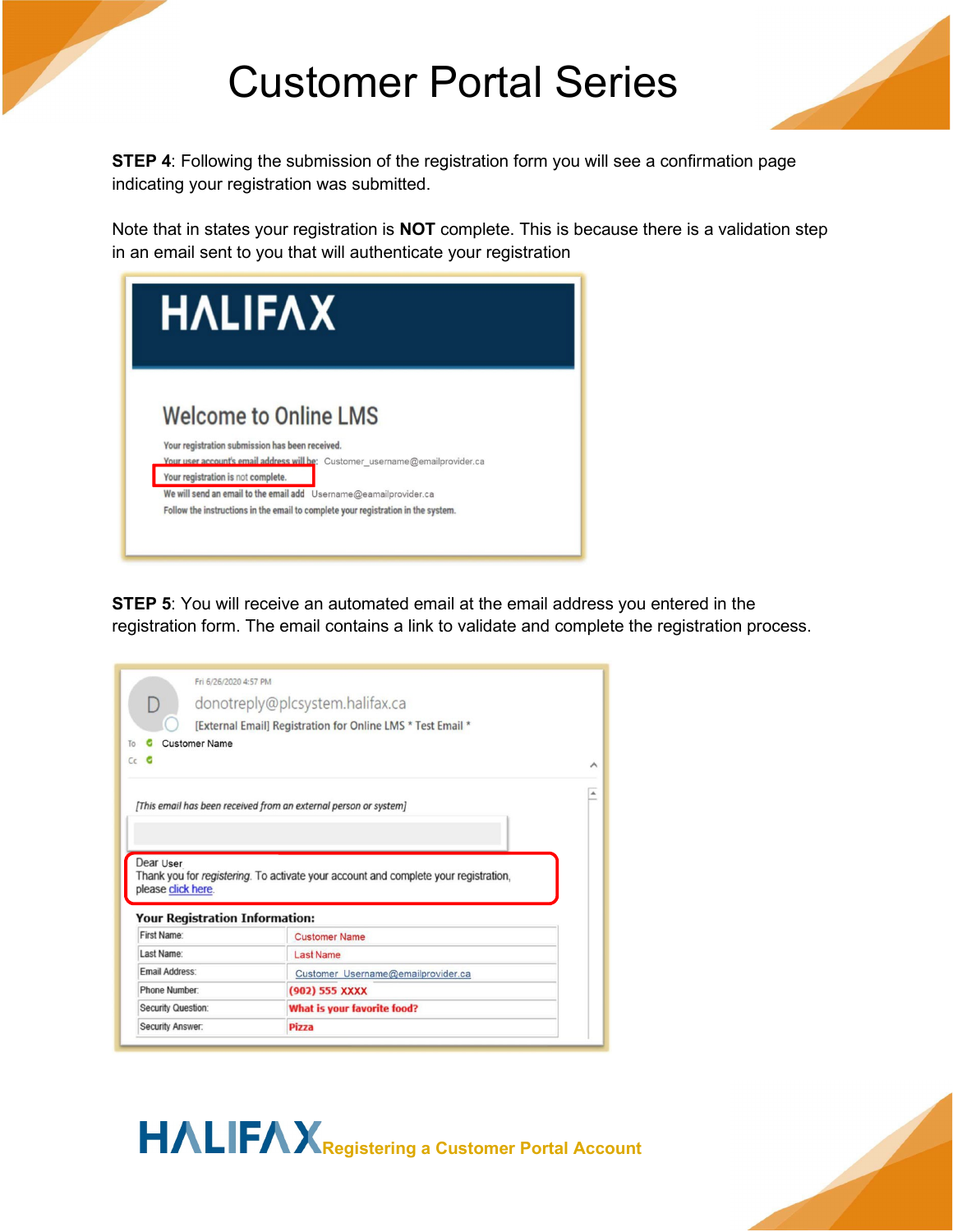

**STEP 6**: Click the link in the email and it verifies your email address is authentic. The login page for the Customer Portal will open.

| <b>HALIFAX</b>                                                                                  |                                                                                                                                          |
|-------------------------------------------------------------------------------------------------|------------------------------------------------------------------------------------------------------------------------------------------|
| Welcome to the Online Permitting,<br>Planning, Licensing & Compliance<br><b>Customer Portal</b> | <b>Customer Portal Sign In</b><br><b>Email Address</b><br><b>Forgot Email Address?</b><br>Password<br>Forgot password?<br><b>SIGN IN</b> |
| Register<br>If you have not yet created an account, click here to register.                     |                                                                                                                                          |

All future access of the customer portal will begin at this log-in page. The registration steps are a one-time requirement only.

**STEP 8**: On your initial login you may asked if you wish to create a contractor profile and a business profile.

Skip these steps for now to complete the activation of your online account. These options are available within your customer portal account at any time. Instructions for creating a contractor or business profile can be found on the website.

| <b>HALIFAX</b><br>Welcome,<br>Home<br>Sign Out<br>Search<br>Pay<br>My Payments Profile                                                                                                                                                                                                                                                                                                            | <b>HALIFAX</b><br>Welcome,<br>My Payments Profile Sign Out<br>Home<br>Search<br>Pay                                                                                                                                                                                                                                                                                                                                                                                                                                                                                                                                                                                                                                                                                                                                  |
|---------------------------------------------------------------------------------------------------------------------------------------------------------------------------------------------------------------------------------------------------------------------------------------------------------------------------------------------------------------------------------------------------|----------------------------------------------------------------------------------------------------------------------------------------------------------------------------------------------------------------------------------------------------------------------------------------------------------------------------------------------------------------------------------------------------------------------------------------------------------------------------------------------------------------------------------------------------------------------------------------------------------------------------------------------------------------------------------------------------------------------------------------------------------------------------------------------------------------------|
| <b>Customer Name</b><br>MY CONTRACTOR<br>To associate your account with an existing contractor, please specify the Contractor Business Name along with the Contractor Association<br>Secret Attenty<br>Associate to Existing Contractor<br>Contractor PIN:<br>To create a new contractor and associate it to your account, please click the button below. ADMIN<br>+ Register as a New Contractor | <b>Customer Name</b><br>MY BUSINESSES<br>Below is the business information we have on record for you. Click the icon to update the information. Below is the business<br>information we have on record for you. Click the icon to update the information. Below is the business information we have on<br>record for you. Click the icon to update the information. Below is the business information we have on record for you. Click the<br>icon to update the information. AdMIN<br>Rusiness<br>To associate your account with an existing business, please specify the PIN. To associate your account with an existing business, please specify the<br>PIN. To associate your account with an existing business, please specify the PIN ADMIN<br><b>Associate with Existing Business</b><br><b>Business PIN:</b> |
| $\rightarrow$ Skip / Next<br>Save<br>Screen ID: 1338750                                                                                                                                                                                                                                                                                                                                           | Save<br>$\rightarrow$ Skip / Next<br>Screen (D. 1338560)                                                                                                                                                                                                                                                                                                                                                                                                                                                                                                                                                                                                                                                                                                                                                             |

**SKIP SKIP**